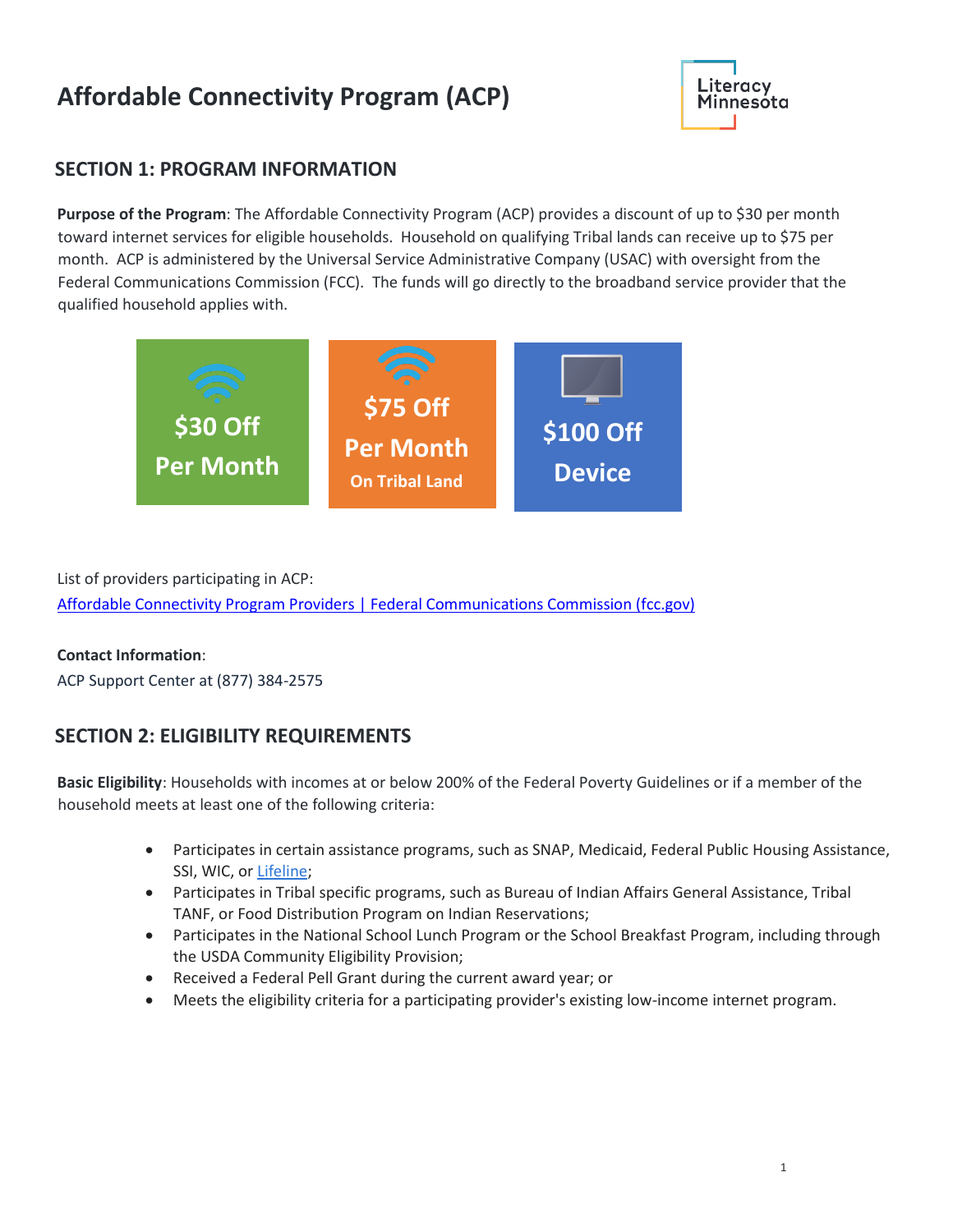

### **SECTION 3: APPLICATION PROCESS**

#### **Where to sign up for the Affordable Connectivity Program?**

Households can enroll through an approved provider or by visiting [ACPBenefits.org.](https://acpbenefit.org/) Eligible households must both apply for the program and contact a participating provider to select a service plan.

[Online Application](https://nv.fcc.gov/lifeline/?id=nv_flow&ebbp=true)

[English Application Form PDF](https://acpbenefit.org/wp-content/uploads/ACP-Application-Form-English.pdf)

[Spanish Application Form PDF](https://acpbenefit.org/wp-content/uploads/lifeline/images/ACP-Household-Worksheet-Spanish.pdf)

#### **What information is required for filling out the application?**

The following information and documents are required for the application:

#### **PERSONAL INFORMATION**

❏ Name

❏ Phone Number

❏ Date of Birth

❏ Email Address

❏ Identity Verification

- o Last 4 digits of Social Security Number (Social Security Number is not required to participate in ACP but using a Social Security Number will process your application the fastest.)
- o Tribal ID Number
- o Driver's License, Military ID, Passport, Taxpayer Identification Number or other Government ID

❏ Home Address

❏ Mailing Address (If different from Home Address)

❏ Proof of participation in a government assistance program

**OR**

❏ Copy of Proof of Income

**HOUSEHOLD INFORMATION** - The following information is required if applicant wants to qualify through a child or dependent in the household.

❏ Name

❏ Social Security Number (SSN) **\*** Non-Citizens see note below

❏ Date of Birth

❏ Identity Verification

- o Last 4 digits of Social Security Number (Social Security Number is not required to participate in ACP but using a Social Security Number will process your application the fastest.)
- o Tribal ID Number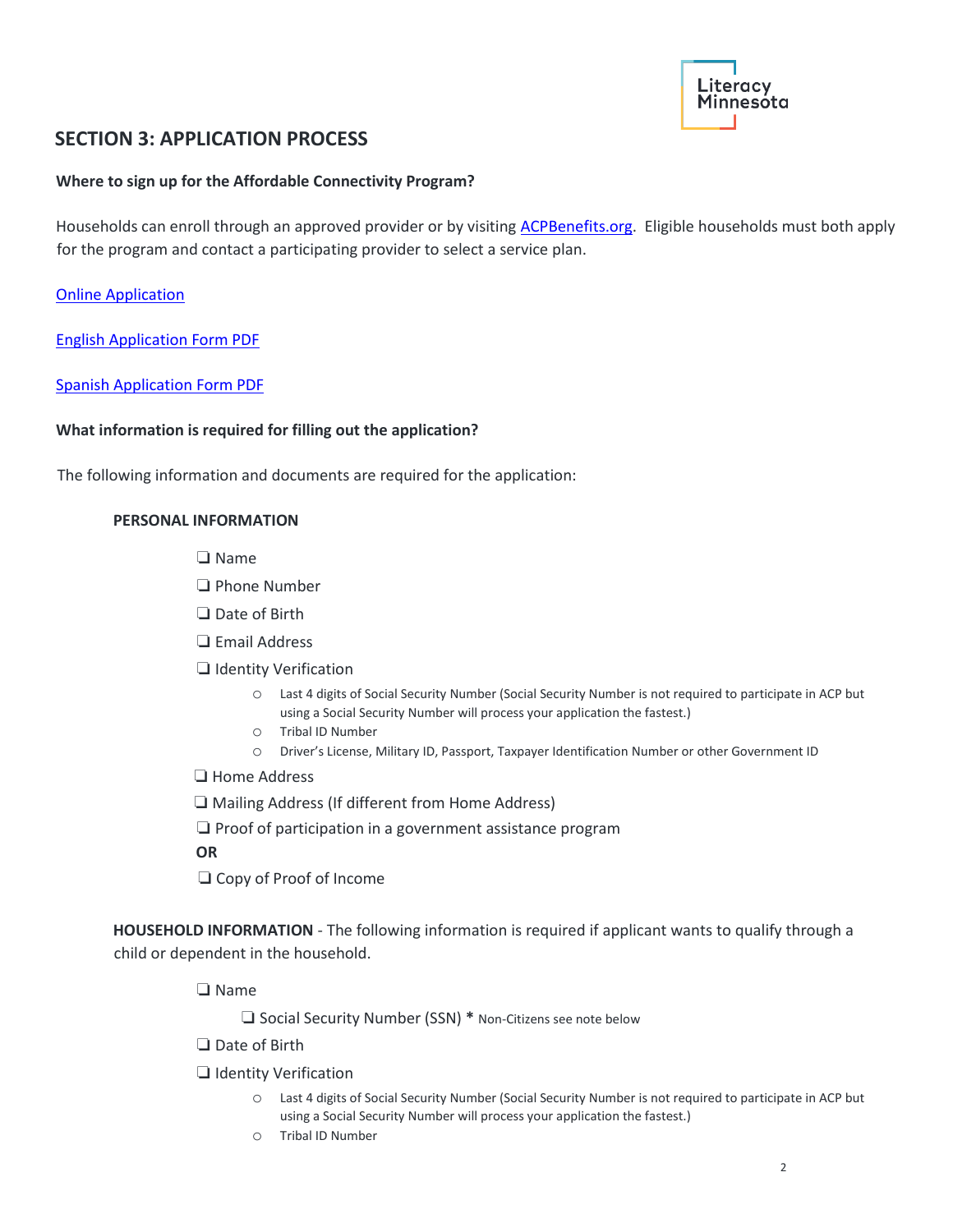O Driver's License, Military ID, Passport, Taxpayer Identification **Literacy** Number or<br> **Minnesota** Minnesota other Government ID

❏ Copy of proof of participation in a government assistance program **OR**

❏ Copy of Proof of Income

If the applicant applies using the online application, the applicant must upload a copy of their identity verification if NOT using their Social Security Number. File must be less than 10 MB and the following type: jpg, jpeg, png, pdf or gif.

#### **Mail your application to:**

ACP Support Center PO Box 7081 London, KY 40742

Additional information on application process can be found [here.](https://acpbenefit.org/wp-content/uploads/ACP-Application-Instructions.pdf) How to provide additional information or documentation on eligibility can be found [here.](https://acpbenefit.org/how-to-apply/show-you-qualify/)

### **SECTION 4: EXPECTATIONS (WHAT WILL HAPPEN?)**

#### **What is the timeline for ACP approval?**

- Applications are processed as quickly as possible, and you have a right to receive a response within a reasonable time of submitting all information.
- Online applications using a Social Security Number may receive quicker notification of status.
- Any missing information in your application may delay services.
- You will receive a letter when your application is completed. If you provided an email address on the application then you will receive updated via email.

#### **Once approved, what to do next?**

- After an applicant is approved for ACP, then the applicant will need to select a provider and sign up for service. See list fo[r participating program providers.](Affordable%20Connectivity%20Program%20Providers%20|%20Federal%20Communications%20Commission%20(fcc.gov))
- When signing up for service, the provider may ask questions to verify ACP approval. This will include asking for your application ID from the National Verifier. Once the household is signed up with services, the discount will go directly to the provider to apply to the account.

### **SECTION 5: ADDITIONAL RESOURCES**

[Affordable Connectivity Program | Federal Communications Commission \(fcc.gov\)](https://www.fcc.gov/acp) [Affordable Connectivity Program Consumer FAQ | Federal Communications Commission \(fcc.gov\)](https://www.fcc.gov/affordable-connectivity-program-consumer-faq) [FCC ACP Fact Sheet](https://www.fcc.gov/sites/default/files/acp-fact-sheet.pdf) [National Digital Inclusion Alliance Community FAQ](https://www.digitalinclusion.org/policy/affordable-connectivity-program/) [ACP Consumer Outreach Toolkit | Federal Communications Commission \(fcc.gov\)](https://www.fcc.gov/acp-consumer-outreach-toolkit) [Need Help with an Affordable Connectivity Program \(ACP\) complaint?](https://consumercomplaints.fcc.gov/hc/en-us/articles/4412582232980-Need-Help-with-an-Affordable-Connectivity-Program-ACP-or-Emergency-Broadband-Benefit-EBB-complaint-) – FCC Complaints